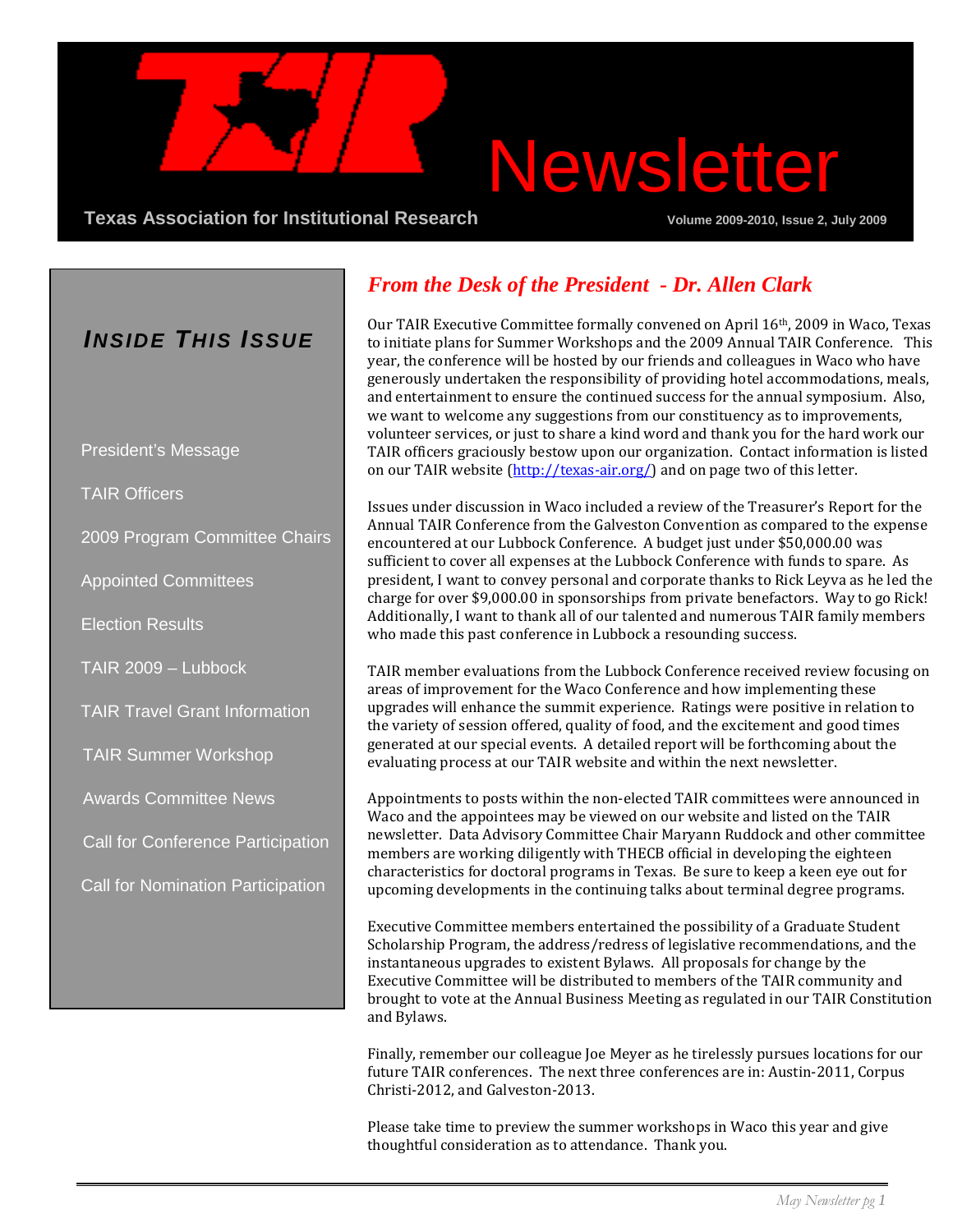#### **TAIR Officers and Editor**

#### **President**

**Allen Clark** University of North Texas Denton, Texas (940) 565-2085 [aclark@unt.edu](mailto:raclark@unt.edu)

#### **Vice President**

**Kristi Fisher** University of Texas at Austin Austin, Texas (512) 471-3833 [kfisher@austin.utexas.edu](mailto:kfisher@austin.utexas.edu)

#### **Secretary**

**Trish Norman** The University of Texas System Austin, Texas (512)499-4435 [tnorman@utsystem.edu](mailto:tnorman@utsystem.edu)

#### **Treasurer**

**Rick Leyva** El Centro College Dallas, Texas (214) 860-2335 [rick.leyva@dcccd.edu](mailto:rick.leyva@dcccd.edu)

#### **Members-at-Large Bao Huynh - Technology** Richland College Dallas, Texas (972) 238-6953 [bhuynh@dcccd.edu](mailto:bhuynh@dcccd.edu)

**Paul Illich – Professional Dev.** McLennan Community College Waco, Texas (254) 299-8636 [pillich@mclennan.edu](mailto:pillich@mclennan.edu)

#### **Immediate Past President Joseph M. Meyer** Texas State Univ.- San Marcos San Marcos, Texas (512) 245-2386 [joe.meyer@txstate.edu](mailto:joe.meyer@txstate.edu)

#### **Newsletter Editor**

**Linda Perez** San Jacinto Community College Pasadena, Texas (281) 998-6191 [linda.perez@sjcd.edu](mailto:linda.perez@sjcd.edu)

### **TAIR 2010 Program Committee Chairs**

| Concurrent SessionsGabriela Borcoman, THECB              |
|----------------------------------------------------------|
| EvaluationsDelton Moore, Amarillo College                |
| Financial ReviewJerry Scheerer, Mountain View College    |
| General Sessions  Mary Barton, Univ. of North Texas      |
|                                                          |
|                                                          |
| Registration/Secretary Trish Norman, UT System Office    |
|                                                          |
| Roundtables Carol Tucker, Univ. of Houston, Downtown     |
|                                                          |
| Workshops/Prof Develop Paul Illich, McLennan Comm. Coll. |
|                                                          |

### **Appointed Committees**

#### **TAIR Data Committee:**

Maryann Ruddock – UT-Austin, Chair **Public 4-Year:** Kate Amorella-Texas Women's Univ., Cindy Dutschke-Texas A&M, Larry Redlinger-UT Dallas **Public 2-Year:** Cathy Friedrich, College of the Mainland, Tom Martin-Collin County Community College District, Darline Morris, Texas State Tech College, Martha Oburn, Houston CC System **Private 4-Year:** Leona Urbish-Rice, Sue Herring-Baylor

### **Professional Development Committee:**

Paul Illich-McClennan Community College, Chair Tom Martin-Collin County Comm. College, Soon Merz-Austin Comm. College, Joy Evans-McLennan Comm. College, Jana Marak-Baylor

#### **Awards Committee:**

Joseph Meyer-Texas State Univ.-San Marcos, Chair Susan Griffith-Univ of Texas-Pan American, Marilyn Greer-UT M.D Anderson, Tom Martin-Collin County Comm. College,Ruben Garcia-Texas Workforce Commission

#### **Nominating Committee:**

Joseph Meyer-Texas State University, Chair Mary Barton-Univ. of North Texas, Danica Frampton-St. Edward's Univ., Julie Thomas-Southwest Texas Junior College, Janet Beinke-Texas Higher Ed. Co-Board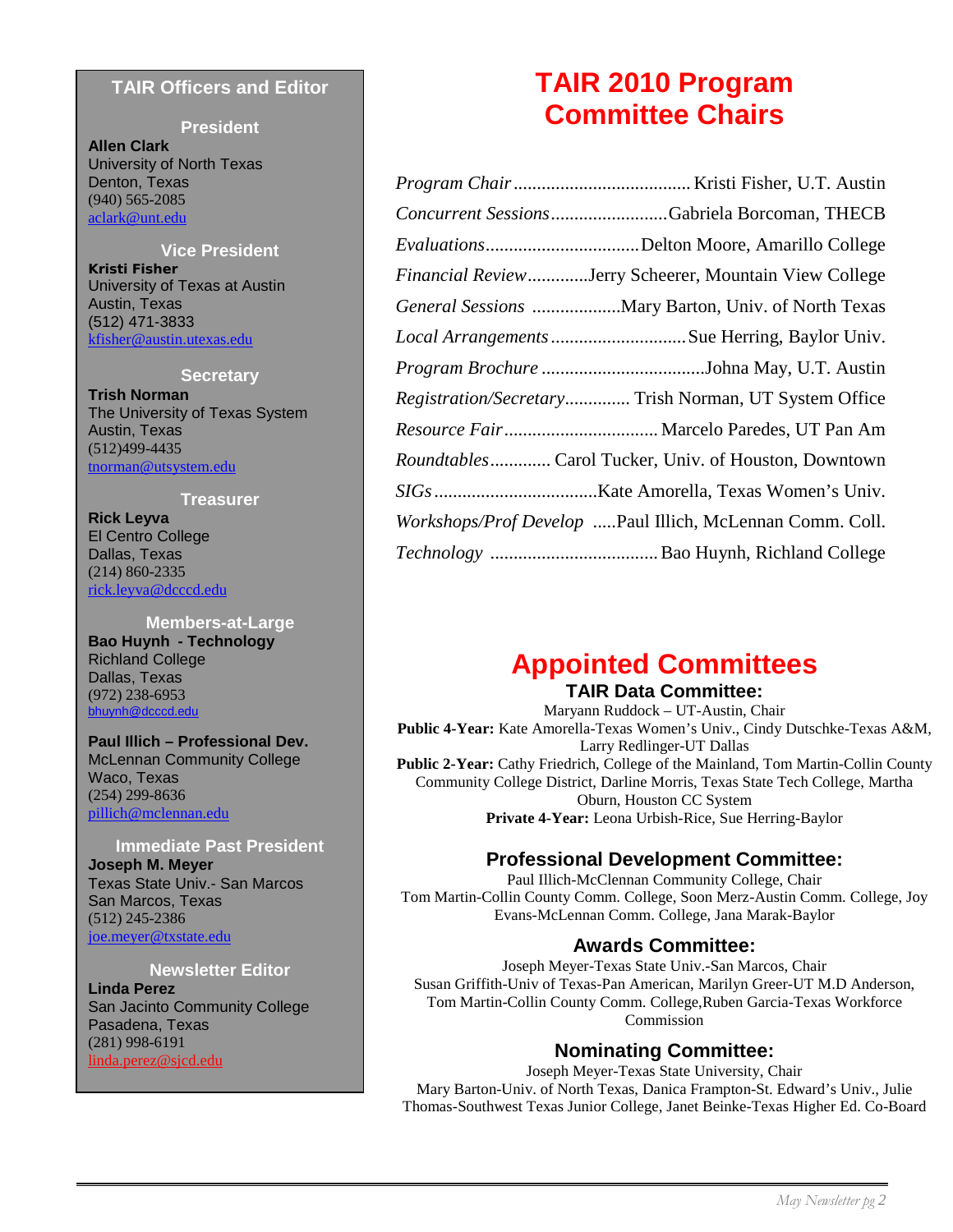**conference in March. The following election results were announced at the annual business meeting.** 

#### **Vice President/President Elect**



**Treasurer Rick Leyva, El Centro**



**Member-At-Large Technology (2 year term)**



**Bao Huynh, Richland College**

### **Nominating Committee**<br>Joseph Meyer,<br>Texas State Univ. **Joseph Meyer, Danica Frampton,**



**Mary Barton, Janet Beinke,**







**U. North Texas Texas Higher Ed. Co-Board** 



**Election Results ...And Other TAIR Officers**<br>Voting was conducted during the annual<br>President.

**President, Allen Clark Univ. of North Texas**





 **Secretary, Trish Norman UT System**



**Professional Development, (2 yr term) Paul Illich McLennan Community College**

### **Appointments**

**Electronic List Manager & Webmaster – Bao Huynh**

 **Historian – Karen Laljiani**

 **Liaison to AIR – Allen Clark**

 **Mary Barton,** 

 **Newsletter Editor – Linda Perez**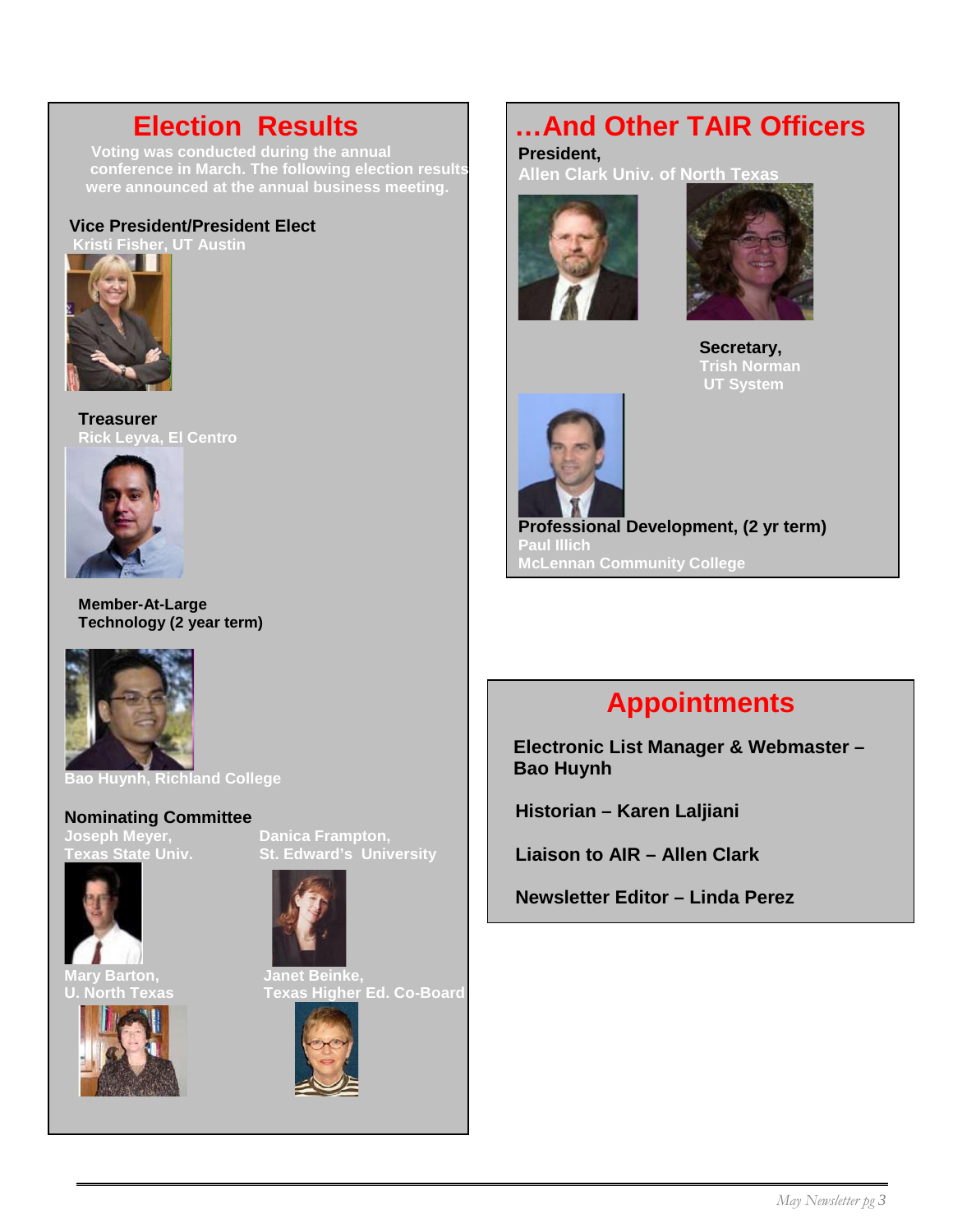### **31stAnnual Conference Attendees 2-year public 58 2-year proprietary 0 4-year public 69 4-year private 24 Other 16 Total 167**

### **2009 Awards**

*Best Fact Book:* University of Texas at El Paso

*Best Electronic Fact Book:* Tarleton State University

#### *Best Mini Fact Book:*

Stephen F. Austin State **University** 

#### *Best Paper:*

Noel Landuyt, PhD. UT Austin *The Real Value (\$) in Employee Engagement Surveys*

### *TAIR 2009 Evaluation*

Once again, thank you to all TAIR members for helping make the 2009 conference in Lubbock a huge success.

Thirty-six attendees responded to the Overall Conference Survey. As in past TAIR conferences, satisfaction with the general sessions, concurrent sessions and roundtable sessions remains high. The overall satisfaction with the conference showed 96% excellent or good responses (64% excellent and 32% good). Attendees rated the general sessions as very interesting with 68% strongly agreeing and 32% agreeing for a total score of 100%

The location of the vendors received very high satisfaction ratings. In addition, the evaluation of the conference information on the TAIR web site and the conference registration remained high as well. The areas that indicated the need for the most improvement were the hotel rooms and hotel services.

A very special thanks is in order to Scantron Corporation for sponsoring the evaluation process this year. Scantron not only supplied the concurrent session surveys and overall conference surveys, but scanned the surveys and printed the results report at the end of the conference. In addition, for the first time ever, the officer elections were tabulated by Scantron and provided results much faster than ever allowing the election committee to enjoy the evening instead of counting ballots.

Thank you for your responses as the survey results will continue to be of great value in planning for the 2010 TAIR conference.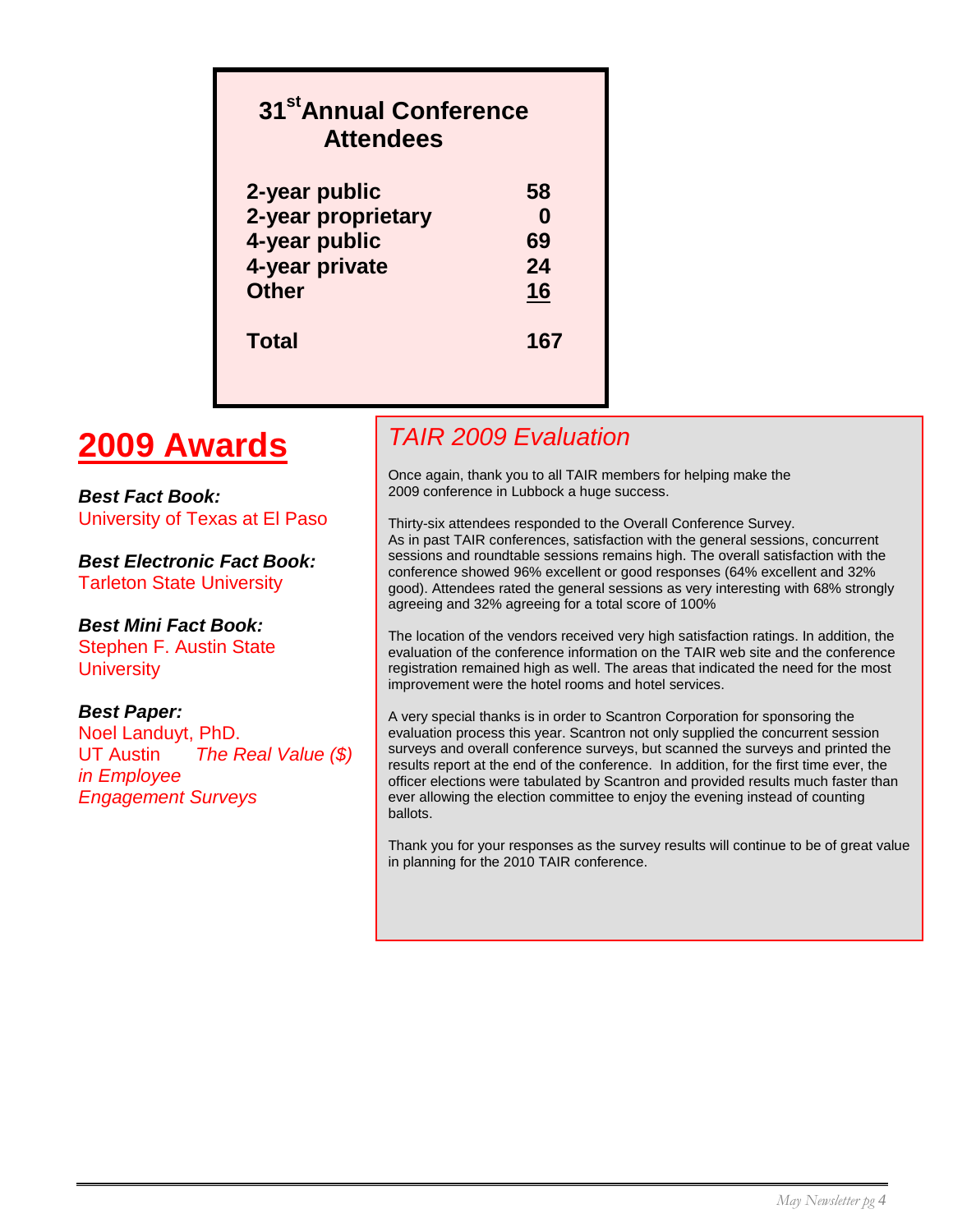### *A Letter from your Vice President Kristi Fisher*

The 2009 TAIR Annual Conference in Lubbock was fantastic! I'd like to extend a special THANK YOU to Kerri Ford and our hosts in Lubbock for a job very well done, and to Allen Clark and the planning committee - your tireless efforts to pull it all together really paid off! The workshops, concurrent session presentations, general sessions, roundtables, vendor fair and special interest groups were top-notch and very well organized, and the local arrangements were stellar. THANK YOU all for your hard work!!!

Now it's time to look ahead to our next conference to be held in WACO on March 1-4, 2010. The theme for 2010 is "Building a Bridge: Data to Decisions." I know that all of our offices put a great deal of effort into decision support on a daily basis through data collection, reporting, analysis, information systems management, policy analysis, and institutional effectiveness activities. I've personally found tremendous benefit in hearing about the problems and solutions employed in other IR shops through the TAIR conference presentations and informal networking. The TAIR conference is a perfect opportunity to connect with your peers and develop professionally –mark your calendars now and plan to attend!!!

I'd also like to encourage each of you to consider making a presentation or facilitating a roundtable at this conference. Has your office used an innovative approach or tool? Developed a study or report that impacts policy? Do you feel like you have identified a "best practice" from which others might benefit? If so, PLEASE SHARE IT WITH THE REST OF US!!! Do you have an idea or project to discuss but you're timid because you've not made a formal conference presentation before? TAIR is the perfect place to make your first presentation! Our colleagues are interested, compassionate, sympathetic, easy-going, and eager to hear new perspectives, and TAIR sessions tend to be more informal and have smaller audiences than other conferences you may have attended. These make for a very welcoming environment for new presenters.

A call for proposals has just gone out from Gabriela Borcoman, our concurrent session chair for 2010. Proposals/abstracts may be submitted online at<http://www.texas-air.org/conference/2010/callforpart.html> . The due date for submissions is August 15, 2009. We look forward to seeing your session ideas flow in! If you have questions or are uncertain about how a given presentation topic might fit in, please don't hesitate to contact me at [kfisher@austin.utexas.edu](mailto:kfisher@austin.utexas.edu) or (512) 471-3833 to discuss options.

Please also know that Sue Herring and the Waco local arrangements committee are working hard to provide comfortable accommodations, great food, and plenty of entertainment opportunities. More information on local activities will be forthcoming. In the meantime, if you have ideas for the Executive and Planning Committees to consider, have comments or suggestions from the 2009 conference, or would like to help with session facilitation or other conference activities for 2010, please see the list of Executive and Planning Committee members in this newsletter and give one of us a call! We would welcome your help and suggestions!

Looking forward to seeing you in WACO!

Kristi Fisher TAIR 2010 Conference Chair

## **TAIR Travel Grants**

**TAIR wants to be sure that funding is not the reason that you or your staff will miss TAIR 2010 and will be awarding eight travel grants at \$250 each to help cover expenses. Travel grants are available to both active members and those becoming new members in 2010. [http://www.texas-air.org/assets/pdf/Travel\\_Grants\\_Application.pdf](http://www.texas-air.org/assets/pdf/Travel_Grants_Application.pdf)**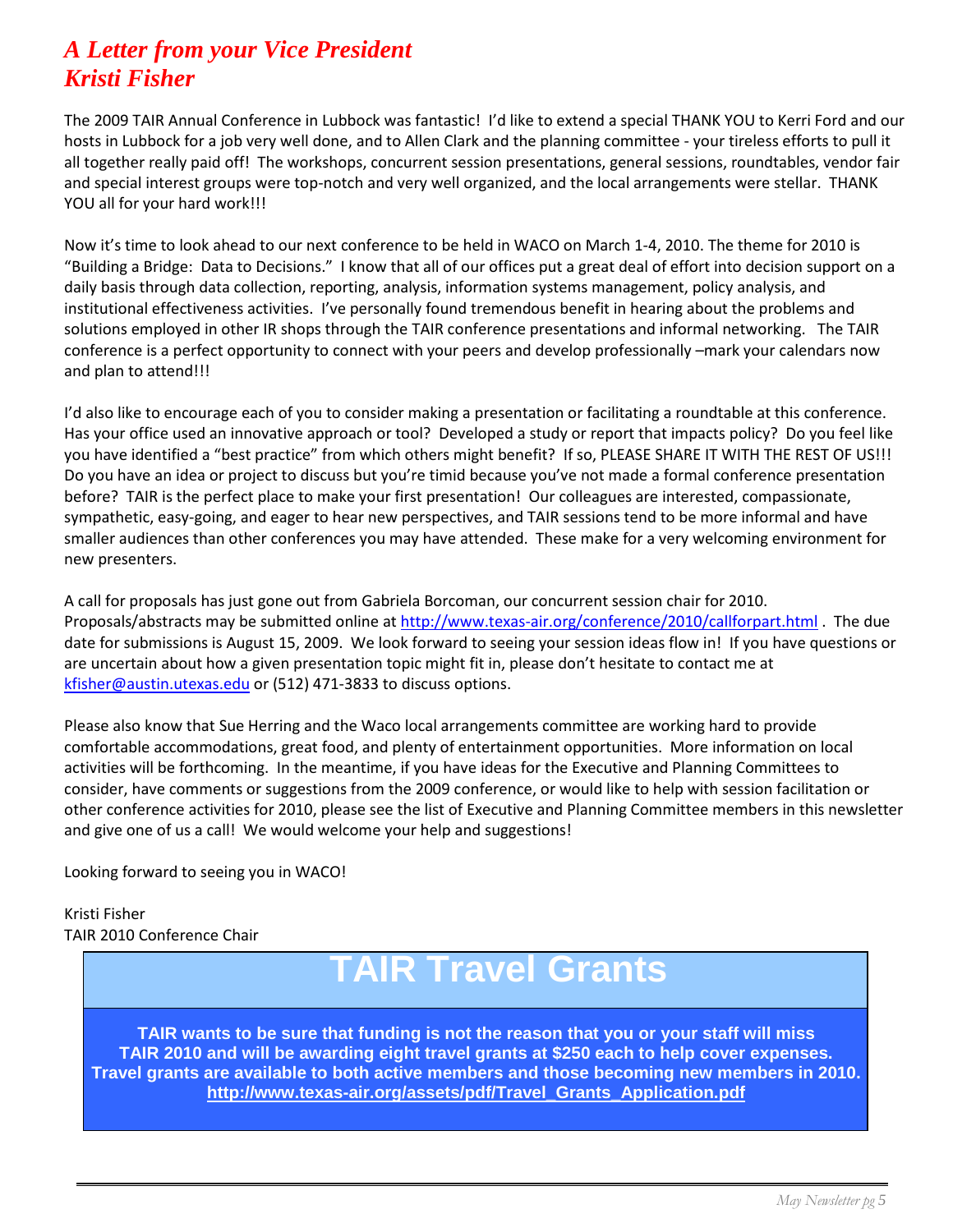## TAIR Summer Workshop

**August 7, 2009**

### **Upcoming Professional Development Opportunity**

Mark your calendars for August 7, 2009.

TAIR will be hosting summer workshops in Waco, Texas. Based on positive evaluation results, the workshops will follow the same format as last summer with two concurrent sessions in the morning and two concurrent sessions in the afternoon.

The workshop topics include: data warehousing, market research, using SPSS to analyze and report data, and making a difference with IR data. The workshops are designed to enhance the skills of IR professionals so that they can make significant contributions to the management of their institutions. Within the next couple of weeks, registration for the workshops will be available via the TAIR website. The opening of the registration process will be announced via TAIR-L.

We look forward to seeing you in Waco this summer.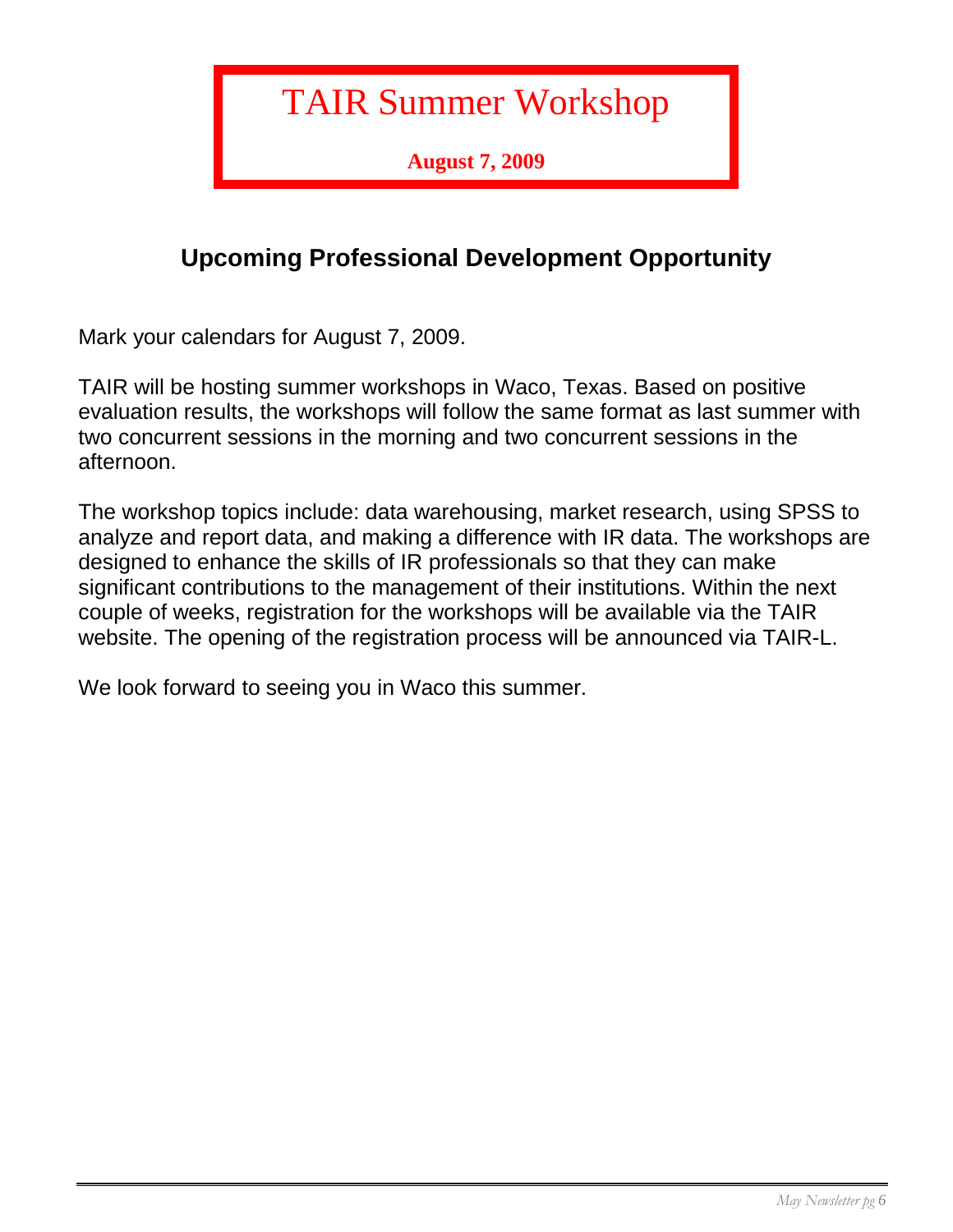### **TAIR-L Listserv**

 All current members can post information directly to the listserv. Send your email directly to [tair-l@texas-air.org.](mailto:tair-l@texas-air.org)

 Unsubscribe/Subscribe can be done at [http://texas-air.org/mailman/listinfo/tair-l\\_texas-air.org](http://texas-air.org/mailman/listinfo/tair-l_texas-air.org) or requests can be sent to Bao Huynh at [bhuynh@dcccd.edu](mailto:bhuynh@dcccd.edu)

### **Awards Committee News**

The TAIR 2009 Awards Committee was composed of Ruben Garcia (Chair), Fonda Vera, Rita Caso, Tom Corll and Jo Lynn Lloyd. Fonda Vera was unable to attend TAIR 2009 so Bao Huynh filled in on the Awards Committee.

The Outstanding Service Award was presented to Karen Laljiani of El Centro College for her significant contributions over many years of service to TAIR in several different capacities including member of the Data Committee, Historian, Treasurer, Local Arrangements, Vice President, President and Past President.

Noel Landuyt of The University of Texas at Austin won the Best Presentation award for his presentation "The Real Value (\$) in Employee Engagement Surveys." Noel recently presented his TAIR 2009 Best Presentation at the Association for Institutional Research (AIR) Forum in Atlanta.

There were many outstanding fact books submitted for the Best Fact Book competition in Lubbock. The awards committee had their work cut out for them and they spent many hours reviewing the submissions. The winners of the Best Fact Book competition are:

- Best Traditional Fact Book The University of Texas at El Paso
- Best Mini Fact Book Stephen F. Austin University
- Best Online/Interactive Fact Book Tarleton State University

Congratulations to all the winners and thank you to the 2009 TAIR Awards Committee for all their hard work.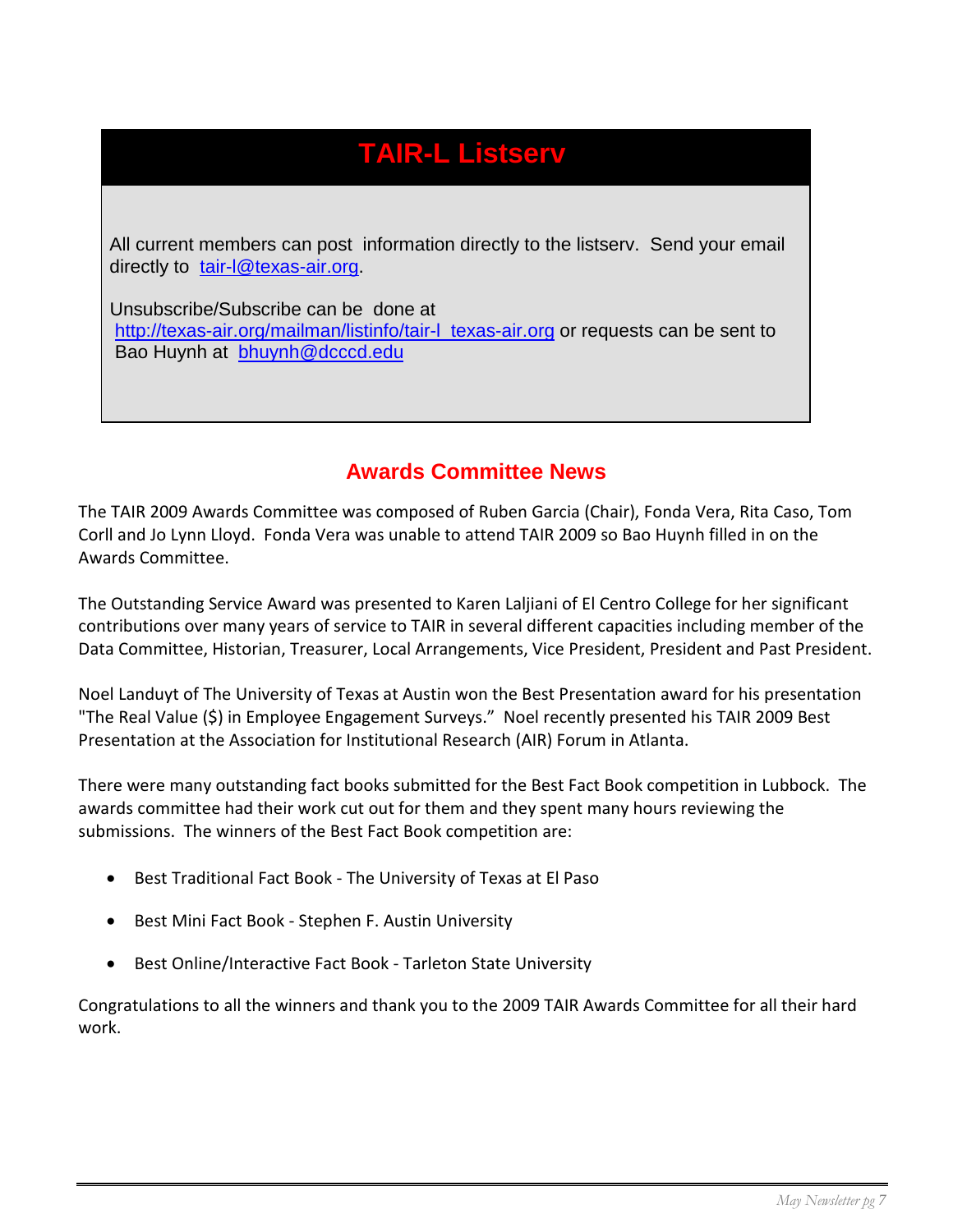### **TAIR 2010 Conference Call for Participation**

#### **The theme of the 2010 TAIR Conference is**

### *"Building a Bridge: From Data to Decisions"* **March 1st – 4th, 2010**

Dear Colleagues,

On behalf of TAIR Conference Committee, I invite you to be an active participant in our conference by submitting one or more proposals for concurrent sessions. We encourage any IR professional, graduate student, and other researchers with an interest in Institutional Research to participate.

This year we introduced six 'tags" that may describe your submission and which will be added to the program description:

Assessment

IT/Technology

**Enrollment** 

IR Best Practices

Survey Research

Reporting

Sharing your knowledge and expertise by presenting a paper will be very beneficial for your colleagues.

Please join us in Waco, our host next year for TAIR 2010.

Best Regards,

Gabriela Borcoman Chair, Concurrent Sessions

**DEADLINE FOR SUBMITTING ALL PROPOSALS: August 15, 2009** The proposal submission form can be found at [http://www.texas](http://www.texas-air.org/conference/2010/callforpart.html)[air.org/conference/2010/callforpart.html](http://www.texas-air.org/conference/2010/callforpart.html)